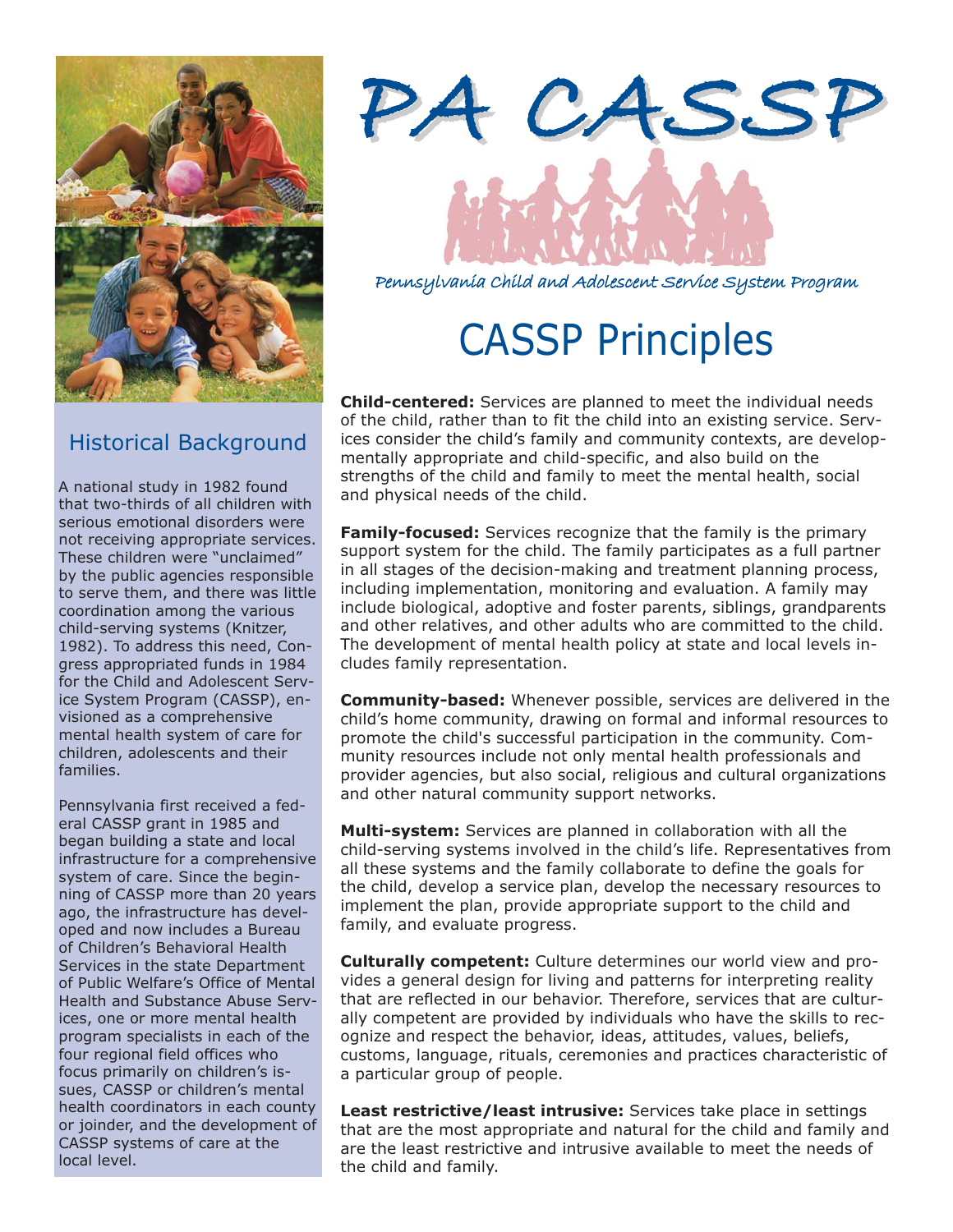### PA CASSI



### State and Local Partnerships

For more than 20 years, the children's behavioral health system in Pennsylvania has been guided by the CASSP philosophy. The acronym CASSP refers to the Child and Adolescent Service System Program, a comprehensive system of care for children and adolescents with serious emotional disorders and their families. The system of care approach, foundational to CASSP, ensures that services and treatment for children and adolescents with or at risk of serious emotional disorders are planned collaboratively with the family and all agencies involved in the child's or adolescent's life. Partnerships are critical to the success of any system of care.

A comprehensive and effective system of care recognizes that children and adolescents with serious emotional and behavioral needs often require services from more than one child-serving system. For example, a child with a behavioral health need is usually in school, and may also be receiving services from the child welfare, juvenile justice, or health care system due to emotional, social or physical needs, in addition to being part of a family. Planning takes into account the strengths of the child and family and these multiple needs, and involves different agencies.

At the state level, departments and agencies with programs serving children collaborate on children's issues. These include program offices in the Department of Public Welfare (Office of Child Development and Early Learning; Office of Children,

Youth and Families; Office of Development Programs; and Office of Mental Health and Substance Abuse Services), the Juvenile Court Judges' Commission, the Office of Health Promotion and Disease Prevention in the Department of Health (maternal and child health, drug and alcohol programs), the Office of Elementary and Secondary Education in the Department of Education, and the Bureau of Vocational Rehabilitation in the Department of Labor and Industry. (See below for a partial list of cross-systems initiatives.) The Children's Subcommittee of the OMHSAS Advisory Committee brings together family members, advocates and professionals from behavioral health and the other childserving systems to provide input into state policy and program development. A Youth Advisory Subcommittee, consisting of youth who have been served by the behavioral health system, also provides regular input.

At the county level, integrated children's services planning is required by the Department of Public Welfare. Each county or joinder has at least one person identified as a CASSP or children's behavioral health coordinator who serves as the county contact person for children with multi-system needs; these coordinators are resourced in part by their regional children's teams consisting of designated individuals in the OMHSAS Field Offices (Pittsburgh, Harrisburg, Scranton and Norristown). Many counties also have local CASSP or children's advisory committees.

#### Cross-Systems Initiatives

- Alternatives to Coercive Techniques (restraint-free initiative)
- Early Childhood Mental Health Consultation
- Fetal Alcohol Spectrum Disorder Task Force
- Integrated Children's Services Planning
- Juvenile Firesetter Intervention
- Behavioral Health Needs of Children and Adolescents in the Juvenile Justice System
- Services for Deaf and Hard-of-Hearing Children with Behavioral Health Needs
- School-Based Behavioral Health
- Standards for and Alternatives to Residential Treatment Facilities
- Student Assistance Program
- System of Care Initiative
- Transition Planning and Services
- Youth Suicide Prevention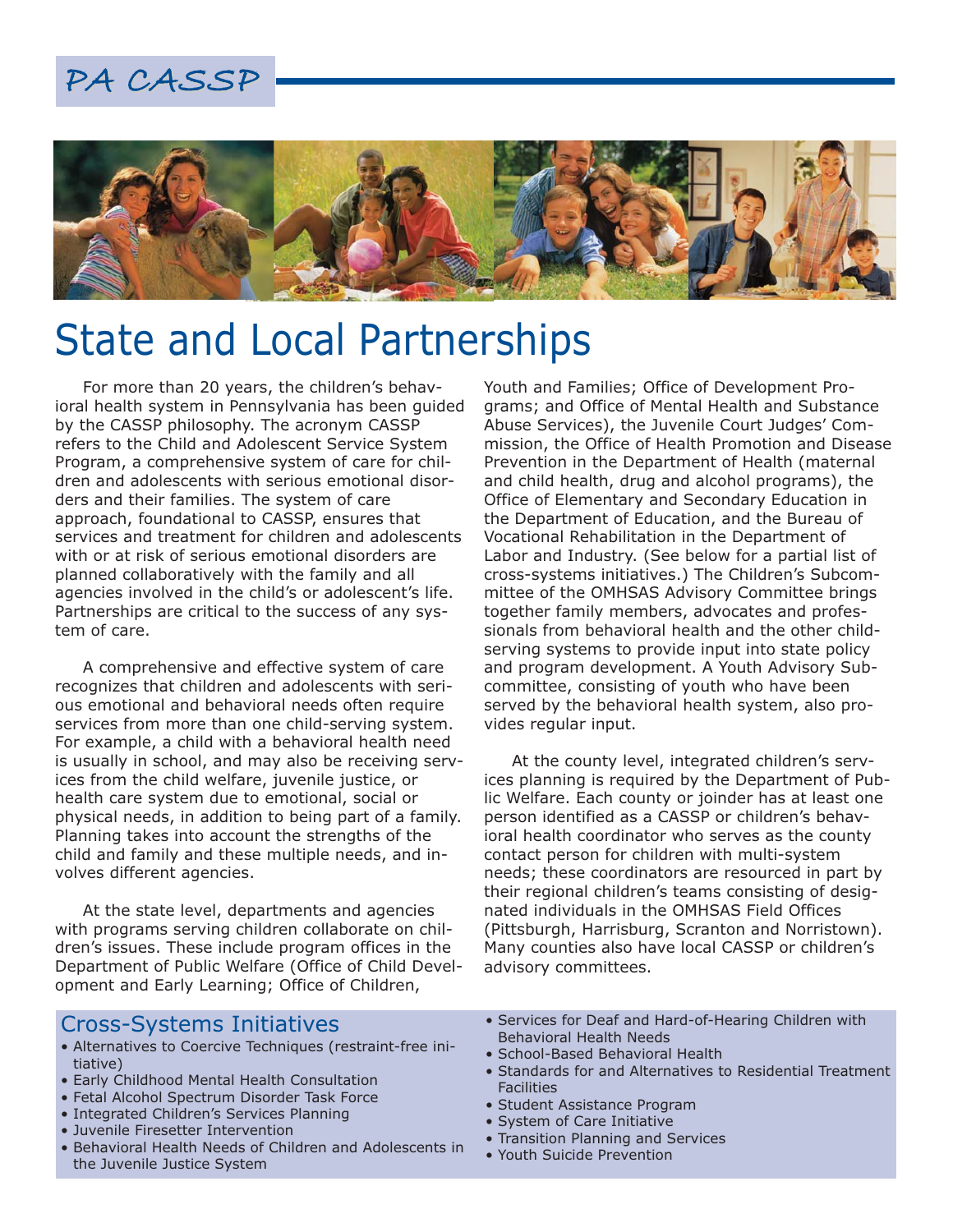### PA CASSP

## Pennsylvania Array of Services

The current array of behavioral health services (mental health and drug and alcohol) for children and adolescents includes the following, generally listed in order from least restrictive to most restrictive:

- Case management services, including intensive case management and resource coordination
- Outpatient therapy
- Intensive outpatient (drug and alcohol)
- School-based behavioral health services
- Behavioral health rehabilitation services (behavioral specialist consultant, mobile therapy, and therapeutic staff support; summer therapeutic staff support; individualized program exception services; and evidence-based services such as multisystemic therapy and functional family therapy)
- Partial hospitalization services
- Family-Based Mental Health Services
- Community residential rehabilitation services
- Residential treatment facilities (some also provide various drug and alcohol services based on licensure)
- Non-hospital residential (drug and alcohol detox, rehabilitation, halfway house)
- Inpatient hospitalization (mental health, also drug and alcohol detox or rehabilitation based on medical necessity)

The following services are also available:

- Prevention/intervention services (drug and alcohol)
- Crisis intervention and emergency services
- Early intervention
- Early childhood mental health consultation
- Family support services
- School-to-work transition services

# Youth and Family Teams

Across the nation, there is growing recognition of the need to use evidence-based practices to address the challenges of children and youth with serious behavioral health problems. Services such as multisystemic therapy, functional family therapy, and multidimensional treatment foster care have an impressive research base.

While these interventions come with strong empirical support, there is emerging evidence that Youth and Family Teams, with their emphasis on family engagement, can further improve outcomes of evidence based practices. Youth and Family Teams engender commitment to evidence-based practices by engaging youth and families in choosing the most effective treatment.

In Pennsylvania, we are changing the practice model to establish Youth and Family Teams as the center of service planning and delivery. A Youth and Family Institute has recently been created, funded by the Department of Public Welfare and operated by the University of Pittsburgh, to train, coach, and monitor the facilitation of Youth and Family Teams. Training will be based on the standards recently established by the National Wraparound Initiative. In addition, in light of strong evidence that adherence to the principles and protocols of the wraparound process predicts future child and family service and functioning outcomes, a fidelity monitoring tool will be used to monitor and support quality. This will insure adherence to best practice for youth and their families.